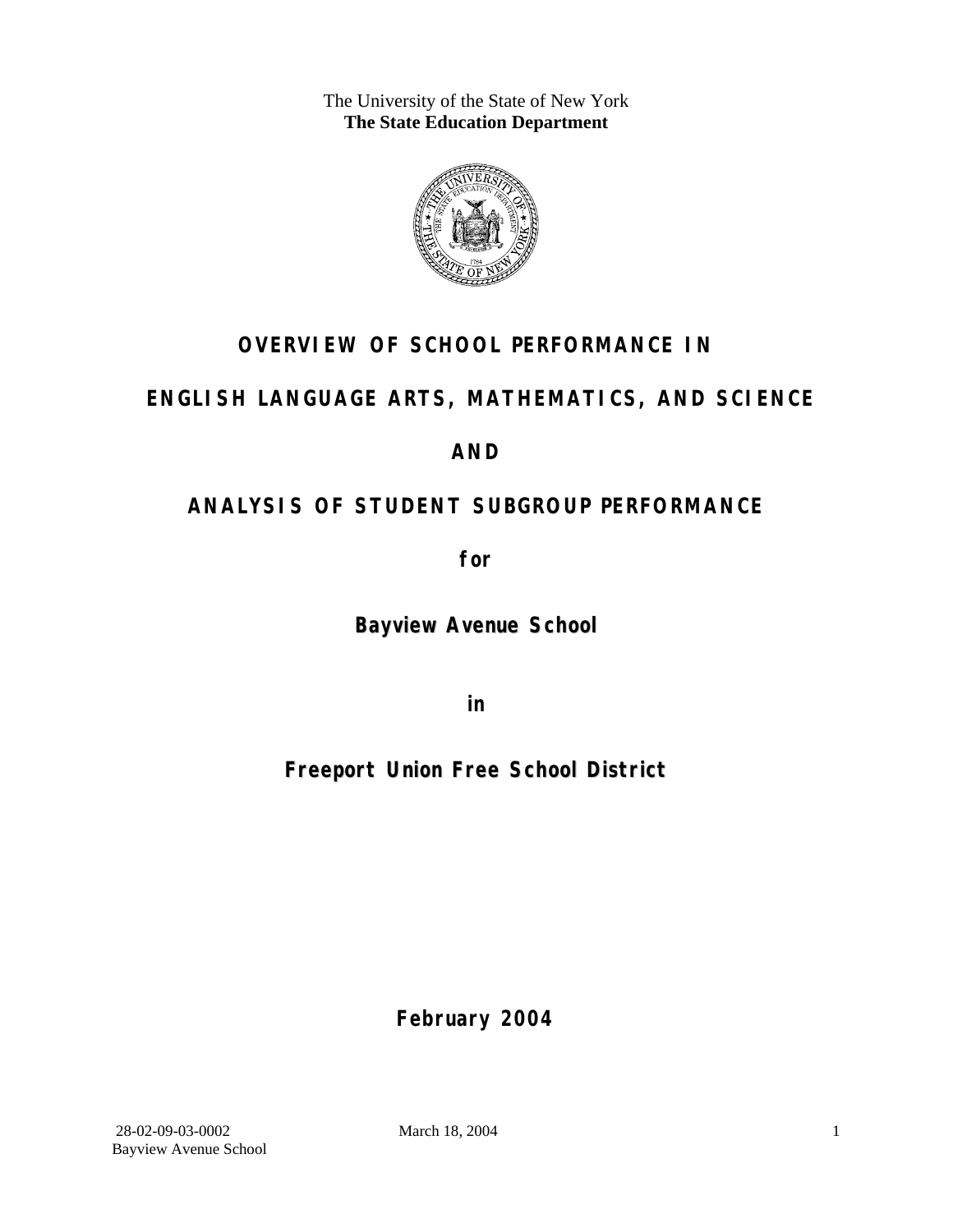#### **THE UNIVERSITY OF THE STATE OF NEW YORK**

#### **Regents of The University**

| Tonawanda             |
|-----------------------|
| <b>Hollis</b>         |
| Staten Island         |
| New Rochelle          |
| Peru                  |
| Huntington            |
| <b>North Syracuse</b> |
| New York              |
| <b>Belle Harbor</b>   |
| Buffalo               |
| Hartsdale             |
| Albany                |
| <b>Bronx</b>          |
| New York              |
| <b>Binghamton</b>     |
| Rochester             |

#### **President of The University and Commissioner of Education**

RICHARD P. MILLS

**Deputy Commissioner for Elementary, Middle, Secondary and Continuing Education**  JAMES A. KADAMUS

#### **Coordinator, School Operations and Management Services**

CHARLES SZUBERLA

#### **Coordinator, Information and Reporting Services**

MARTHA P. MUSSER

The State Education Department does not discriminate on the basis of age, color, religion, creed, disability, marital status, veteran status, national origin, race, gender, genetic predisposition or carrier status, or sexual orientation in its educational programs, services and activities. Portions of this publication can be made available in a variety of formats, including braille, large print or audio tape, upon request. Inquiries concerning this policy of nondiscrimination should be directed to the Department's Office for Diversity, Ethics, and Access, Room 530, Education Building, Albany, NY 12234. **Requests for additional copies of this publication may be made by contacting the Publications Sales Desk, Room 309, Education Building, Albany, NY 12234.** 

Please address all correspondence about this report that is not related to data corrections to:

*School Report Card Coordinator Information and Reporting Services Team New York State Education Department Room 863 EBA 89 Washington Avenue Albany, NY 12234*  E-mail: *RPTCARD@mail.nysed.gov*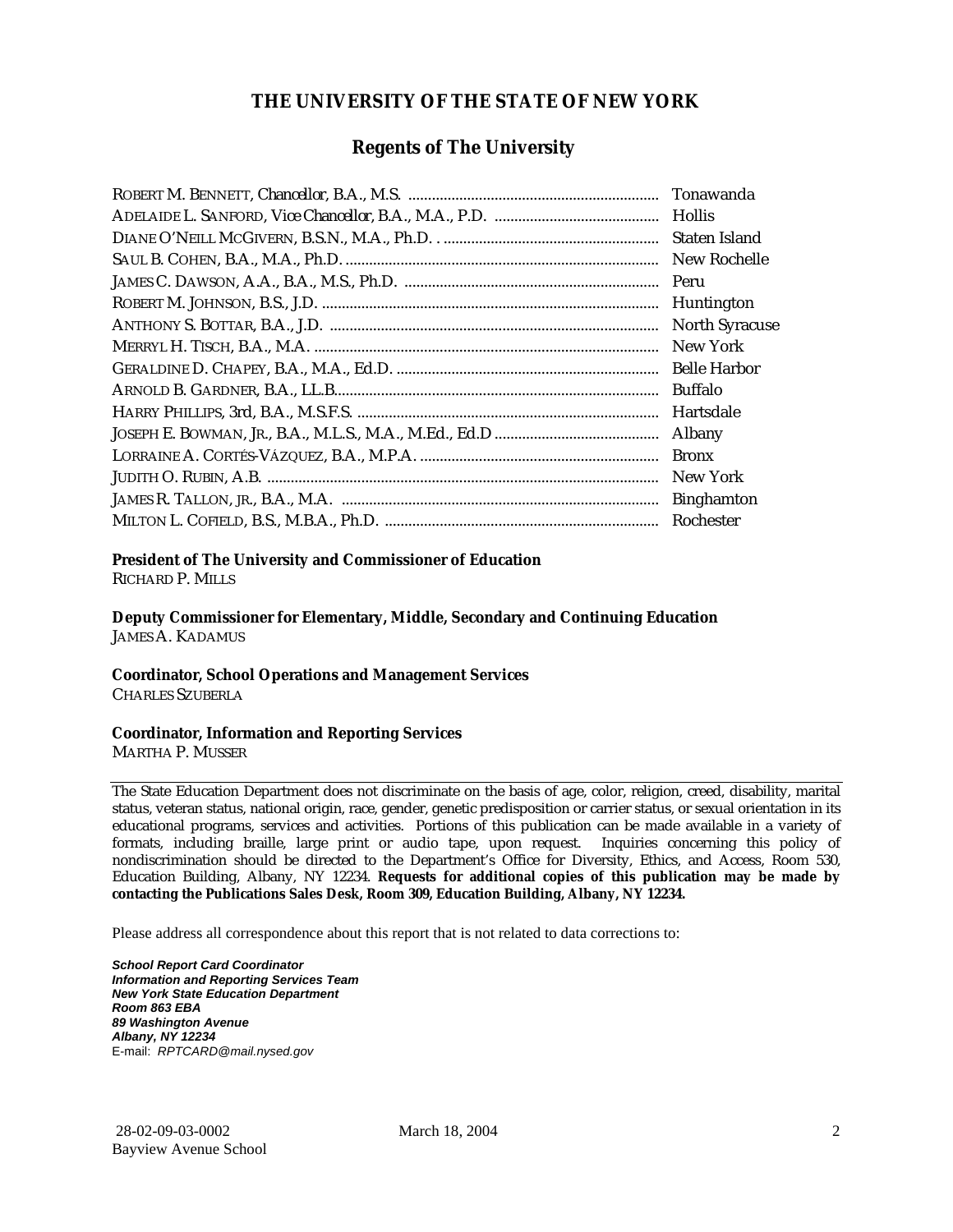The *New York State School Report Card* is an important part of the Board of Regents effort to raise learning standards for all students. It provides information to the public on student performance and other measures of school and district performance. Knowledge gained from the school report card on a school's strengths and weaknesses can be used to improve instruction and services to students.

The *New York State School Report Card* consists of three parts: the *Overview of School Performance in English Language Arts, Mathematics, and Science and Analysis of Student Subgroup Performance,* the *Comprehensive Information Report,* and the *School Accountability Report*. The *Overview and Analysis* presents performance data on measures required by the federal No Child Left Behind Act: English, mathematics, science, and graduation rate. Performance data on other State assessments can be found in the *Comprehensive Information Report*. The *School Accountability Report* provides information as to whether a school is making adequate progress toward enabling all students to achieve proficiency in English and mathematics.

State assessments are designed to help ensure that all students reach high learning standards. They show whether students are getting the foundation knowledge they need to succeed at the elementary, middle, and commencement levels and beyond. The State requires that students who are not making appropriate progress toward the standards receive academic intervention services.

In the *Overview*, performance on the elementary- and middle-level assessments in English language arts and mathematics and on the middle-level science test is reported in terms of mean scores and the percentage of students scoring at each of the four levels. These levels indicate performance on the standards from seriously deficient to advanced proficiency. Performance on the elementary-level science test is reported in terms of mean scores and the percentage of students making appropriate progress. Regents examination scores are reported in four score ranges. Scores of 65 to 100 are passing; scores of 55 to 64 earn credit toward a local diploma (with the approval of the local board of education). Though each elementary- and middle-level assessment is administered to students in a specific grade, secondary-level assessments are taken by students when they complete the coursework for the core curriculum. Therefore, the performance of students at the secondary level is measured for a student cohort rather than a group of students at a particular grade level. Students are grouped in cohorts according to the year in which they first entered grade 9.

The assessment data in the *Overview and Analysis* are for all tested students in the school, including general-education students and students with disabilities. In the *Overview*, each school's performance is compared with that of schools similar in grade level, district resources, and student needs as indicated by income and limited English proficiency (LEP) status. Each district's performance is compared with that of all public schools statewide. In the *Analysis*, performance is disaggregated by race/ethnicity, disability status, gender, LEP status, income level, and migrant status.

Explanations of terms referred to or symbols used in this part of the school report card may be found in the glossary on the last page. Further information on the school report card may be found in the guide, *Understanding Your School Report Card: February 2004*, available on the Information and Reporting Services Web site at www.emsc.nysed.gov/irts.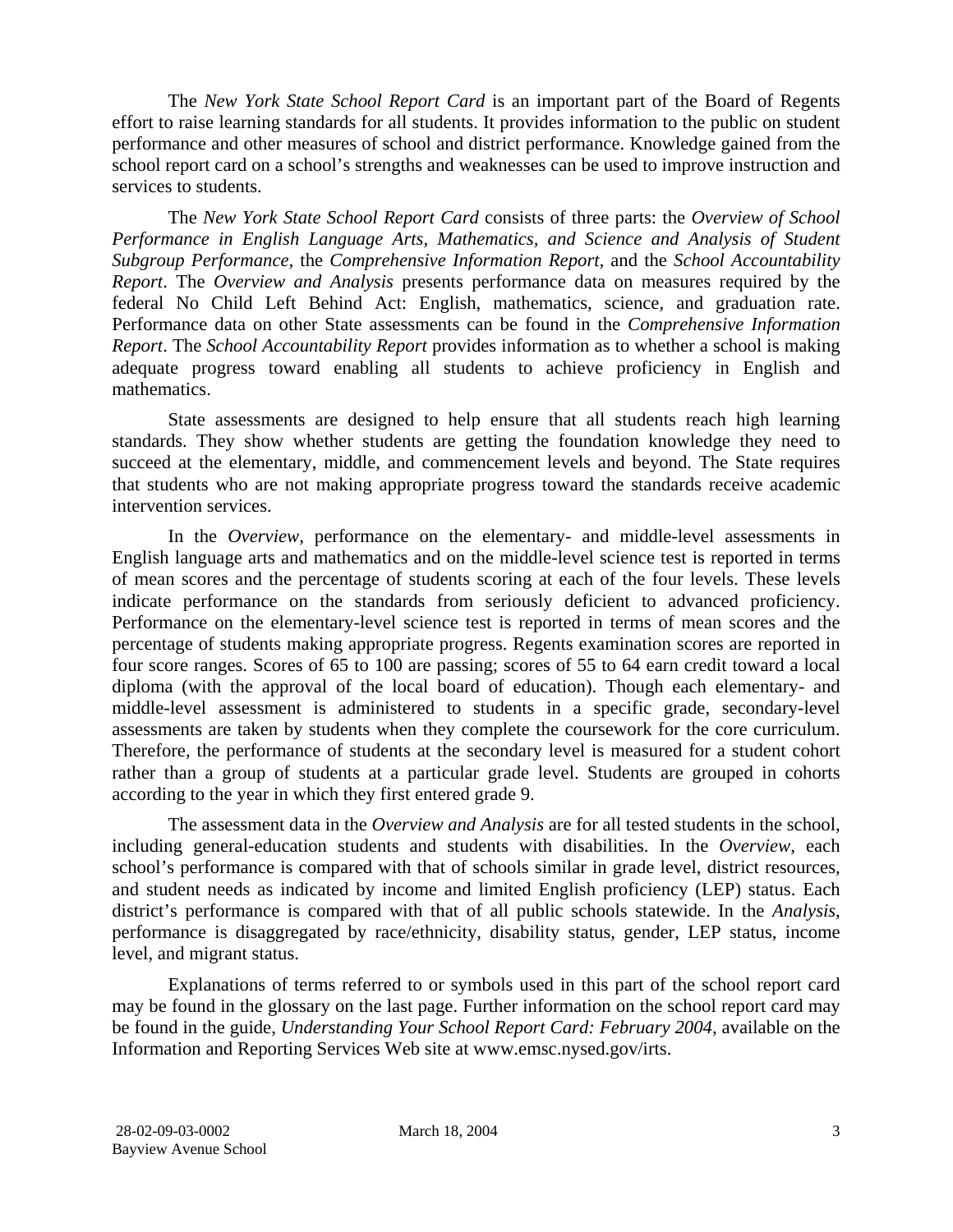# **Overview of School Performance in English Language Arts, Mathematics, and Science**

### **School Profile**

| Principal:<br>Jelain Hubbard |             | (516)867-5255<br>Phone:   |
|------------------------------|-------------|---------------------------|
| Organization                 | Grade Range | <b>Student Enrollment</b> |
| $2002 - 03$                  | 1-4         | 618                       |

| 2001–02 School District-wide Total Expenditure per Pupil | \$12,701 |  |
|----------------------------------------------------------|----------|--|
|----------------------------------------------------------|----------|--|

| <b>Similar</b> | This school is in Similar Schools Group 8. All schools in this group are elementary level schools in urban or         |
|----------------|-----------------------------------------------------------------------------------------------------------------------|
| <b>Schools</b> | suburban school districts with high student needs in relation to district resources. The schools in this group are in |
| Group          | the middle range of student needs for elementary level schools in these districts.                                    |
|                |                                                                                                                       |

#### **2002–03 Percentage of Core Classes Taught by Highly Qualified Teachers\***

| <b>Number of Core</b><br><b>Classes</b> | <b>Percent Taught</b><br>by Highly<br>Qualified<br><b>Teachers</b> |
|-----------------------------------------|--------------------------------------------------------------------|
|                                         |                                                                    |
|                                         | 100%                                                               |
|                                         |                                                                    |

\*For the 2002-03 school year, SED is reporting that teachers of core classes are highly qualified if they are certified to teach those classes. However, No Child Left Behind (NCLB) imposes requirements beyond certification for some teachers to be considered highly qualified. In future years, when New York State uses the NCLB criteria for reporting, certified teachers must fulfill all NCLB requirements to be counted as highly qualified.

#### **2002–03 Percentage of Teachers with No Valid Teaching Certificate\***

| Number of<br><b>Teachers</b> | <b>Percent with No</b><br><b>Valid Teaching</b><br><b>Certificate</b> |
|------------------------------|-----------------------------------------------------------------------|
| 45                           | በ%                                                                    |

\*This count includes teachers with temporary licenses who do not have a valid permanent, provisional, or transitional teaching certificate.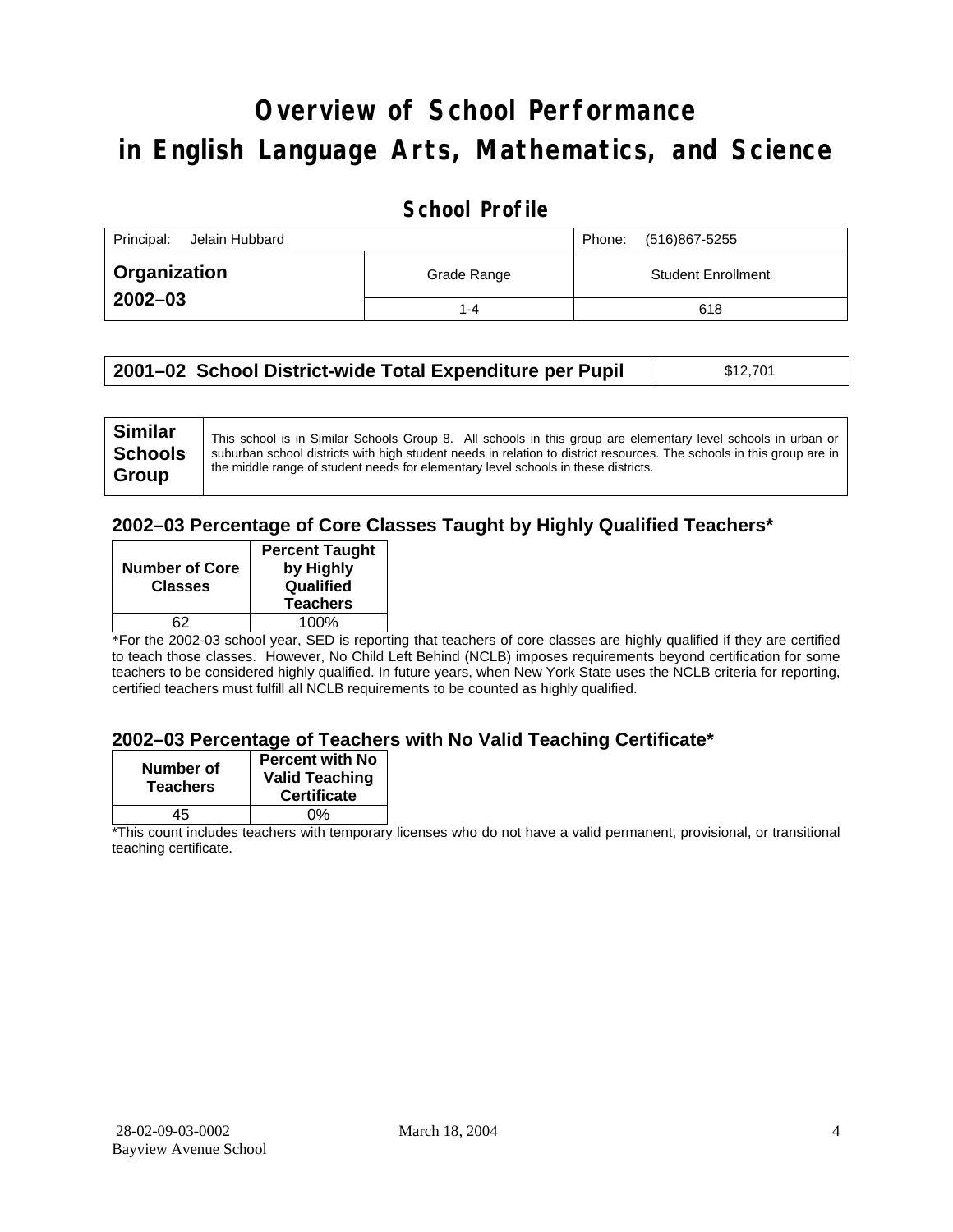English Language Arts



|                                             |                    | <b>Counts of Students Tested</b> |                    |                    |       |                   |
|---------------------------------------------|--------------------|----------------------------------|--------------------|--------------------|-------|-------------------|
| <b>Performance at</b><br><b>This School</b> | Level 1<br>455-602 | Level 2<br>603-644               | Level 3<br>645-691 | Level 4<br>692-800 | Total | <b>Mean Score</b> |
| Jan-Feb 2001                                | 13                 | 30                               | 67                 | 30                 | 140   | 659               |
| Jan-Feb 2002                                |                    | 44                               | 51                 | 28                 | 131   | 661               |
| Feb 2003                                    | 6                  | 21                               | 58                 | 45                 | 130   | 671               |

|         | Elementary-Level English Language Arts Levels — Listening, Reading, and Writing Standards                 |  |  |  |
|---------|-----------------------------------------------------------------------------------------------------------|--|--|--|
| Level 4 | These students exceed the standards and are moving toward high performance on the Regents examination.    |  |  |  |
| Level 3 | These students meet the standards and, with continued steady growth, should pass the Regents examination. |  |  |  |
| Level 2 | These students <b>need extra help</b> to meet the standards and pass the Regents examination.             |  |  |  |
| Level 1 | These students have serious academic deficiencies.                                                        |  |  |  |

**Performance of Limited English Proficient Students Taking the New York State English as a Second Language Achievement Test (NYSESLAT) as the Measure of English Language Arts Achievement**

| Grade 4 | <b>Number</b><br><b>Tested</b> | Level 1 | Level 2 | Level 3 | Level 4 |
|---------|--------------------------------|---------|---------|---------|---------|
| 2003    |                                |         |         |         |         |

**Performance of Students with Severe Disabilities on the New York State Alternate Assessment (NYSAA) in English** 

| <b>Elementary Level</b> | <b>Number</b><br>Tested | AA-Level 1 | AA-Level 2 | AA-Level 3 | AA-Level 4 |
|-------------------------|-------------------------|------------|------------|------------|------------|
| $2002 - 03$             |                         |            |            |            |            |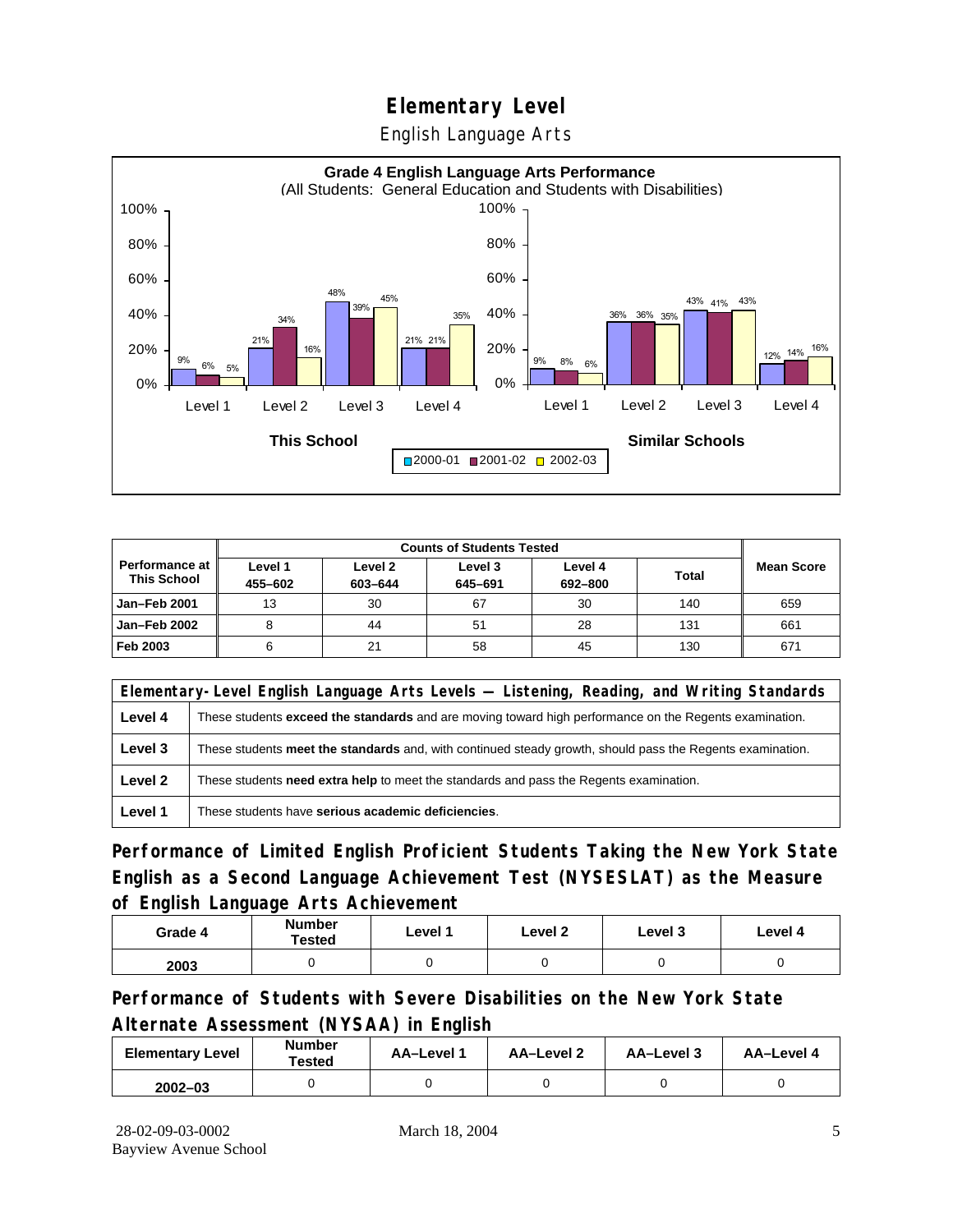### Mathematics



|                                               | <b>Counts of Students Tested</b> |                    |                    |                    |              |                   |
|-----------------------------------------------|----------------------------------|--------------------|--------------------|--------------------|--------------|-------------------|
| <b>Performance at I</b><br><b>This School</b> | Level 1<br>448-601               | Level 2<br>602-636 | Level 3<br>637-677 | Level 4<br>678-810 | <b>Total</b> | <b>Mean Score</b> |
| <b>May 2001</b>                               |                                  | 23                 | 64                 | 66                 | 160          | 671               |
| May 2002                                      | 6                                | 24                 | 78                 | 46                 | 154          | 663               |
| May 2003                                      |                                  |                    | 60                 | 89                 | 155          | 684               |

|                                                                                                   | Elementary-Level Mathematics Levels -                                                                         |  |  |  |
|---------------------------------------------------------------------------------------------------|---------------------------------------------------------------------------------------------------------------|--|--|--|
|                                                                                                   | Knowledge, Reasoning, and Problem-Solving Standards                                                           |  |  |  |
| Level 4                                                                                           | These students <b>exceed the standards</b> and are moving toward high performance on the Regents examination. |  |  |  |
| Level 3                                                                                           | These students meet the standards and, with continued steady growth, should pass the Regents examination.     |  |  |  |
| Level 2<br>These students need extra help to meet the standards and pass the Regents examination. |                                                                                                               |  |  |  |
| Level 1                                                                                           | These students have serious academic deficiencies.                                                            |  |  |  |

### **Performance of Students with Severe Disabilities on the New York State Alternate Assessment (NYSAA) in Mathematics**

| <b>Elementary Level</b> | <b>Number</b><br>Tested | <b>AA-Level 1</b> | AA-Level 2 | AA-Level 3 | AA-Level 4 |  |
|-------------------------|-------------------------|-------------------|------------|------------|------------|--|
| $2002 - 03$             |                         |                   |            |            |            |  |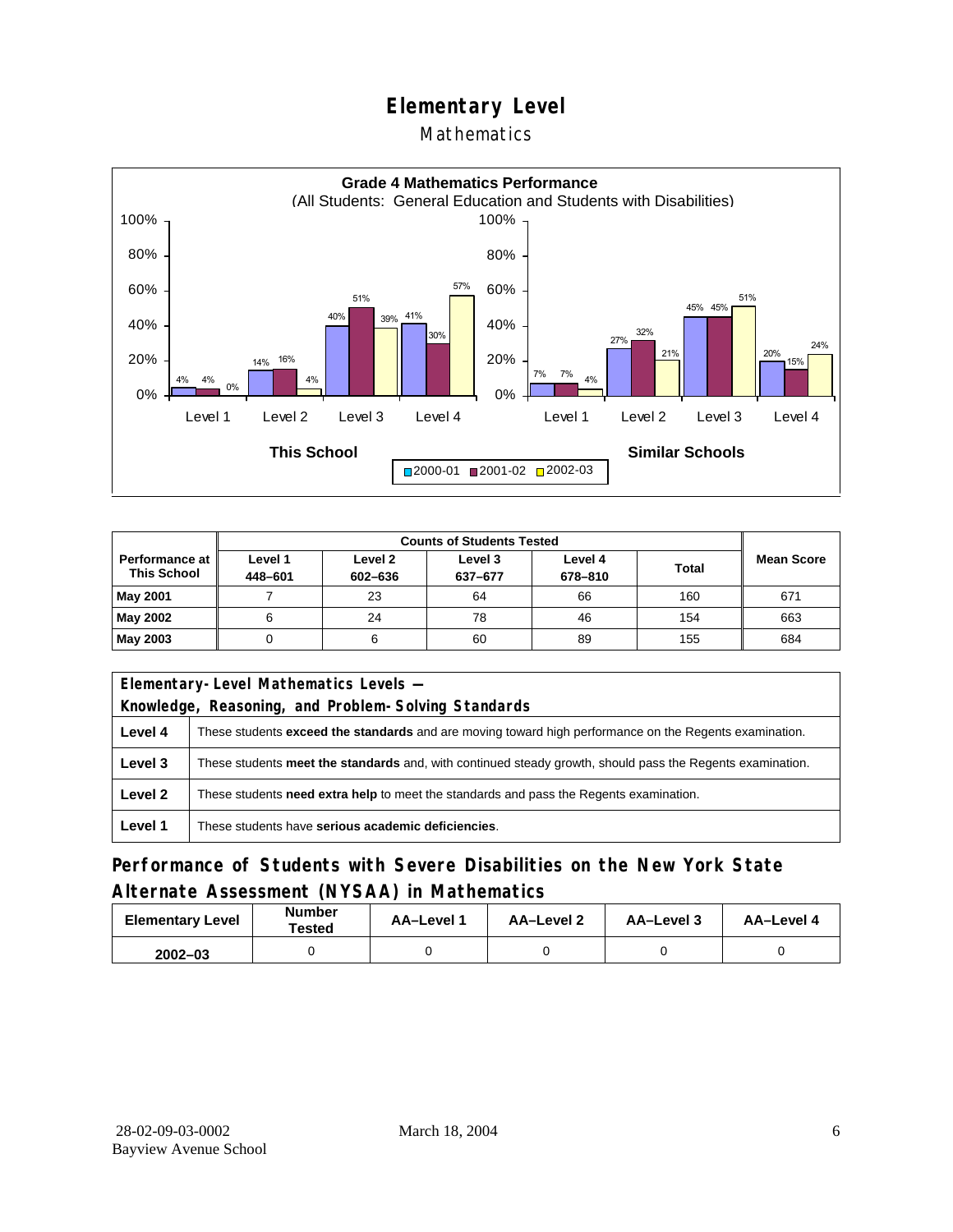Science Multiple-Choice



**All Students** 

|          |     | Number Tested   Number Above SDL   Mean Score |    |
|----------|-----|-----------------------------------------------|----|
| May 2001 | 150 | 111                                           | 34 |
| May 2002 | 155 | 113                                           | 33 |
| May 2003 | 153 | 139                                           | 38 |

| Grade 4 Science - Knowledge, Reasoning, and Problem-Solving Standards |                                                                                                                                                                                                                                          |  |  |  |  |  |
|-----------------------------------------------------------------------|------------------------------------------------------------------------------------------------------------------------------------------------------------------------------------------------------------------------------------------|--|--|--|--|--|
| <b>Multiple-Choice</b><br><b>Test Component</b>                       | This component contains 45 multiple-choice questions based upon the New York State Elementary<br>Science Syllabus and referenced to the New York State Learning Standards for Mathematics, Science<br>and Technology (Elementary Level). |  |  |  |  |  |
| <b>State Designated</b>                                               | Students who correctly answer fewer than 30 of the 45 questions of the multiple-choice test component                                                                                                                                    |  |  |  |  |  |
| Level (SDL)                                                           | must receive academic intervention services in the following term of instruction.                                                                                                                                                        |  |  |  |  |  |
| <b>School Mean</b>                                                    | For the multiple-choice test component, the mean score is the average number of correct answers for                                                                                                                                      |  |  |  |  |  |
| <b>Scores</b>                                                         | students tested. If all tested students answered all questions correctly, this score would be 45.                                                                                                                                        |  |  |  |  |  |

# **Elementary Level**

#### Science Performance Test

The elementary-level science test is composed of two sections, the multiple-choice section (described above) and the performance test. The performance test is not used to determine the need for academic intervention services or for accountability purposes because not all students are administered the same three tasks.

| <b>All Students</b>                       |     |    |  |  |  |  |  |  |  |
|-------------------------------------------|-----|----|--|--|--|--|--|--|--|
| <b>Number Tested</b><br><b>Mean Score</b> |     |    |  |  |  |  |  |  |  |
| May 2001                                  | 160 | 37 |  |  |  |  |  |  |  |
| <b>May 2002</b>                           | 155 | 37 |  |  |  |  |  |  |  |
| <b>May 2003</b>                           | 153 | 43 |  |  |  |  |  |  |  |

### **Performance of Students with Severe Disabilities on the New York State Alternate Assessment (NYSAA) in Science**

| <b>Elementary Level</b> | <b>Number</b><br>Tested | AA-Level 1 | <b>AA-Level 2</b> | AA-Level 3 | AA-Level 4 |  |
|-------------------------|-------------------------|------------|-------------------|------------|------------|--|
| $2002 - 03$             |                         |            |                   |            |            |  |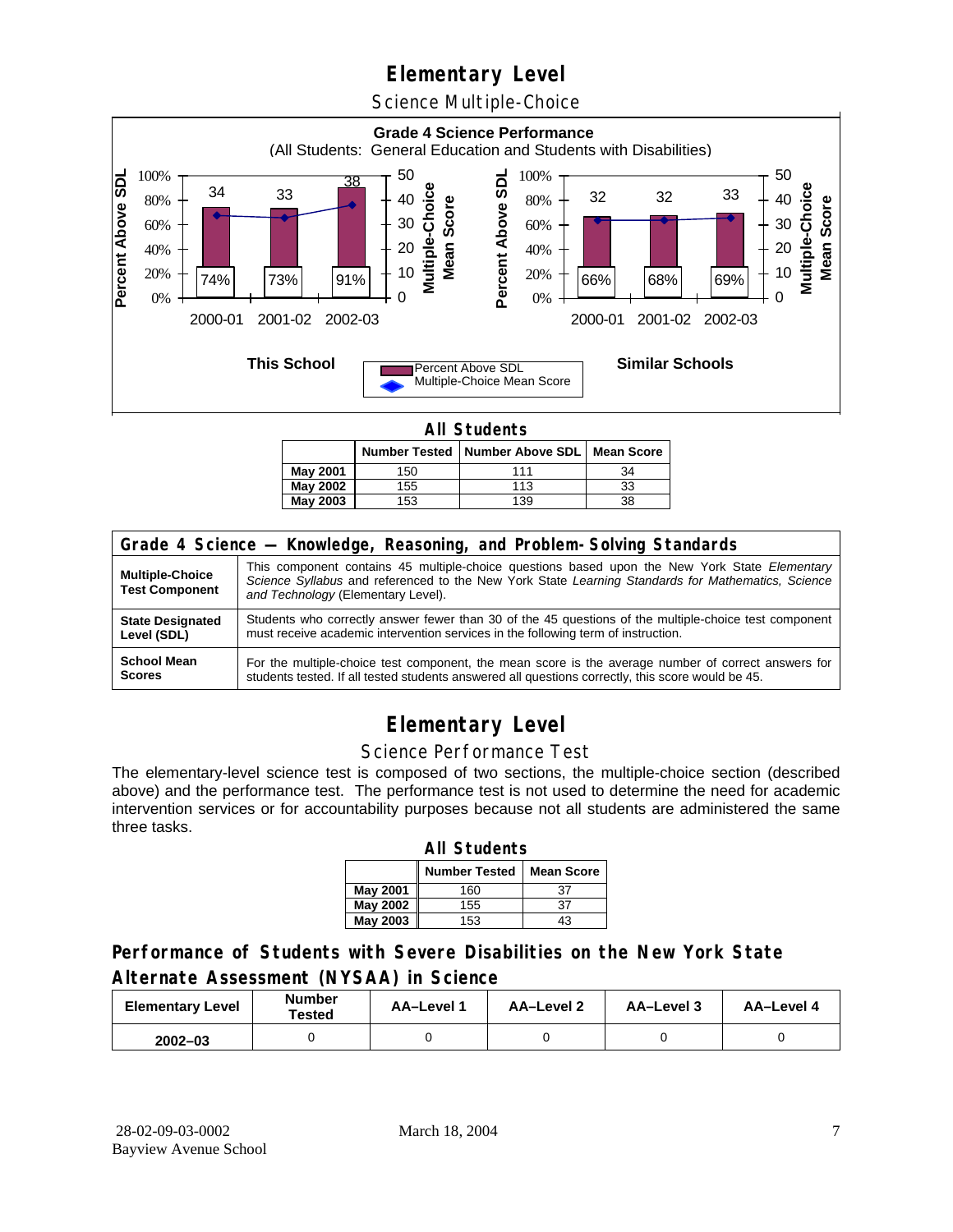# **Analysis of Student Subgroup Performance**

Historically, on State assessments the average performance of Black, Hispanic, and Native American students has been lower than that of White and Asian students. Similarly, students from lowincome families have not performed as well as those from higher income families. A high priority of the Board of Regents is to eliminate these gaps in student performance. In addition, Title I of the federal Elementary and Secondary Education Act includes explicit requirements "to ensure that students served by Title I are given the same opportunity to achieve to high standards and are held to the same high expectations as all students in each State."

This section of the school report card provides performance data for two years by racial/ethnic group, disability status, gender, English proficiency status, income level, and migrant status. The purpose of the student subgroup analyses is to determine if students who perform below the standards in any school tend to fall into particular groups, such as minority students, limited English proficient students, or economically disadvantaged students. If these analyses provide evidence that students in one of the groups achieve at a lower level than other students, the school and community should examine the reasons for this lower performance and make necessary changes in curriculum, instruction, and student support services to remedy these performance gaps. If your school did not report data for the 2002-03 school year for a subject and grade, a table showing data for subgroups in that subject and grade will not be included in the *Analysis*.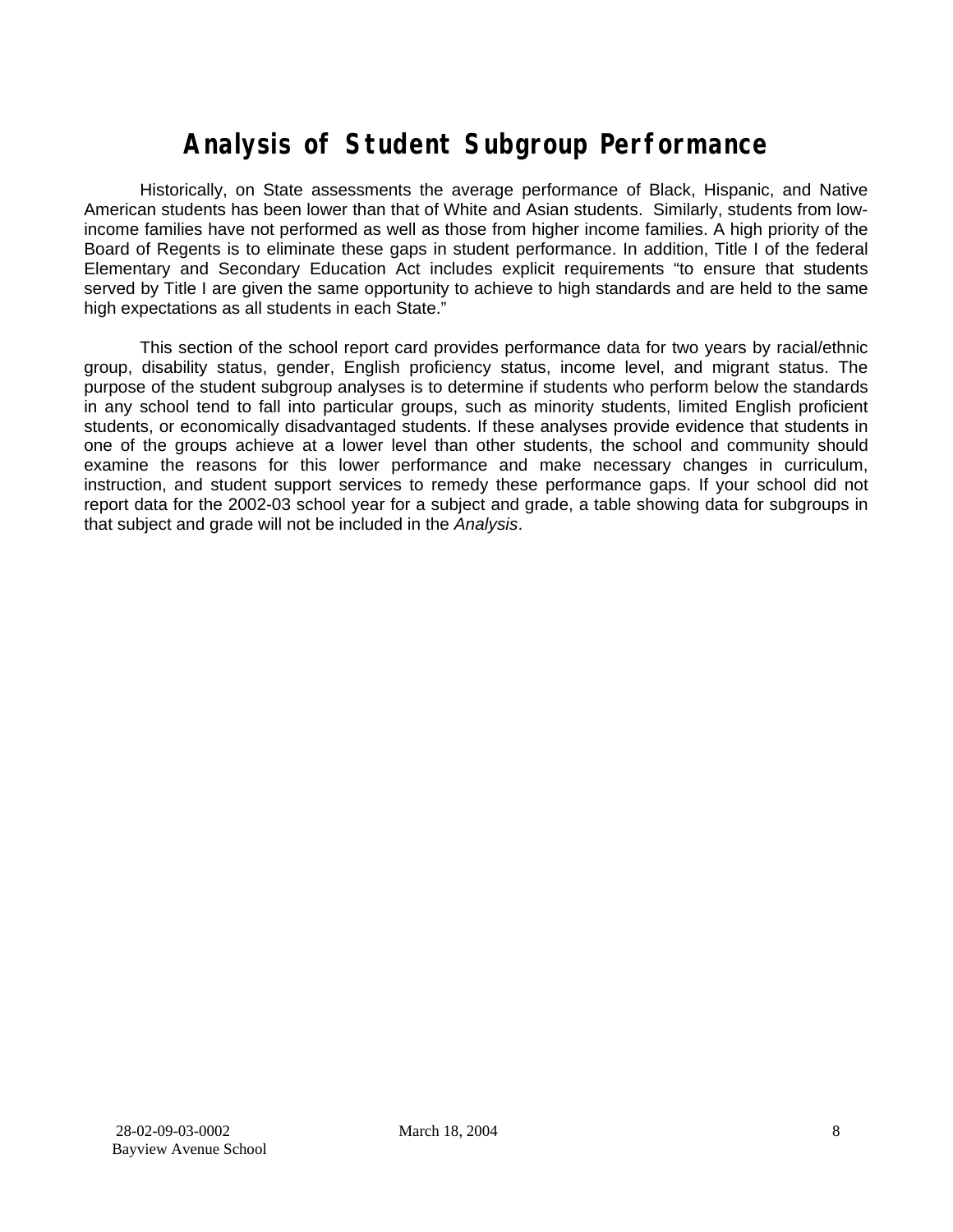### English Language Arts

|                                              | ັ<br>$2001 - 02$                                                                   |             |         |               | 2002-03                                                           |         |         |       |
|----------------------------------------------|------------------------------------------------------------------------------------|-------------|---------|---------------|-------------------------------------------------------------------|---------|---------|-------|
| <b>Student Subgroup</b>                      | <b>Percentages of Tested</b><br><b>Students Scoring at Levels</b><br><b>Tested</b> |             |         | <b>Tested</b> | <b>Percentages of Tested</b><br><b>Students Scoring at Levels</b> |         |         |       |
|                                              |                                                                                    | $2 - 4$     | $3 - 4$ | 4             |                                                                   | $2 - 4$ | $3 - 4$ | 4     |
| <b>Results by Race/Ethnicity</b>             |                                                                                    |             |         |               |                                                                   |         |         |       |
| American Indian/Alaskan Native               | $\mathbf 0$                                                                        | 0%          | 0%      | 0%            | $\mathbf 0$                                                       | 0%      | 0%      | 0%    |
| <b>Black</b>                                 | 58                                                                                 | 93%         | 59%     | 16%           | 60                                                                | 97%     | 85%     | 33%   |
| Hispanic                                     | 53                                                                                 | 92%         | 55%     | 15%           | 44                                                                | 91%     | 68%     | 25%   |
| Asian or Pacific Islander                    | $\overline{2}$                                                                     | s           | s       | s             | 5                                                                 | 100%    | 60%     | 0%    |
| White                                        | 18                                                                                 | $\mathbf s$ | s       | s             | 21                                                                | 100%    | 90%     | 67%   |
| Total                                        | 131                                                                                | 94%         | 60%     | 21%           | 130                                                               | 95%     | 79%     | 35%   |
| Small Group Totals (s)                       | 20                                                                                 | 100%        | 80%     | 55%           | $\mathbf 0$                                                       | 0%      | 0%      | 0%    |
| <b>Results by Disability Status</b>          |                                                                                    |             |         |               |                                                                   |         |         |       |
| General-education students                   | 123                                                                                | 96%         | 61%     | 23%           | 113                                                               | 99%     | 86%     | 40%   |
| Students with disabilities                   | 8                                                                                  | 63%         | 50%     | 0%            | 17                                                                | 71%     | 35%     | $0\%$ |
| Total                                        | 131                                                                                | 94%         | 60%     | 21%           | 130                                                               | 95%     | 79%     | 35%   |
| <b>Results by Gender</b>                     |                                                                                    |             |         |               |                                                                   |         |         |       |
| Female                                       | 66                                                                                 | 98%         | 58%     | 20%           | 62                                                                | 94%     | 77%     | 39%   |
| Male                                         | 65                                                                                 | 89%         | 63%     | 23%           | 68                                                                | 97%     | 81%     | 31%   |
| Total                                        | 131                                                                                | 94%         | 60%     | 21%           | 130                                                               | 95%     | 79%     | 35%   |
| <b>Results by English Proficiency Status</b> |                                                                                    |             |         |               |                                                                   |         |         |       |
| English proficient                           | 125                                                                                | 94%         | 63%     | 22%           | 130                                                               | 95%     | 79%     | 35%   |
| Limited English proficient                   | 6                                                                                  | 100%        | 0%      | 0%            | $\mathbf 0$                                                       | 0%      | 0%      | 0%    |
| Total                                        | 131                                                                                | 94%         | 60%     | 21%           | 130                                                               | 95%     | 79%     | 35%   |
| <b>Results by Income Level</b>               |                                                                                    |             |         |               |                                                                   |         |         |       |
| Economically disadvantaged                   | 63                                                                                 | 90%         | 51%     | 8%            | 55                                                                | 91%     | 65%     | 24%   |
| Not disadvantaged                            | 68                                                                                 | 97%         | 69%     | 34%           | 75                                                                | 99%     | 89%     | 43%   |
| Total                                        | 131                                                                                | 94%         | 60%     | 21%           | 130                                                               | 95%     | 79%     | 35%   |
| <b>Results by Migrant Status</b>             |                                                                                    |             |         |               |                                                                   |         |         |       |
| Migrant family                               | $\mathbf 0$                                                                        | 0%          | 0%      | 0%            | 0                                                                 | 0%      | 0%      | 0%    |
| Not migrant family                           | 131                                                                                | 94%         | 60%     | 21%           | 130                                                               | 95%     | 79%     | 35%   |
| Total                                        | 131                                                                                | 94%         | 60%     | 21%           | 130                                                               | 95%     | 79%     | 35%   |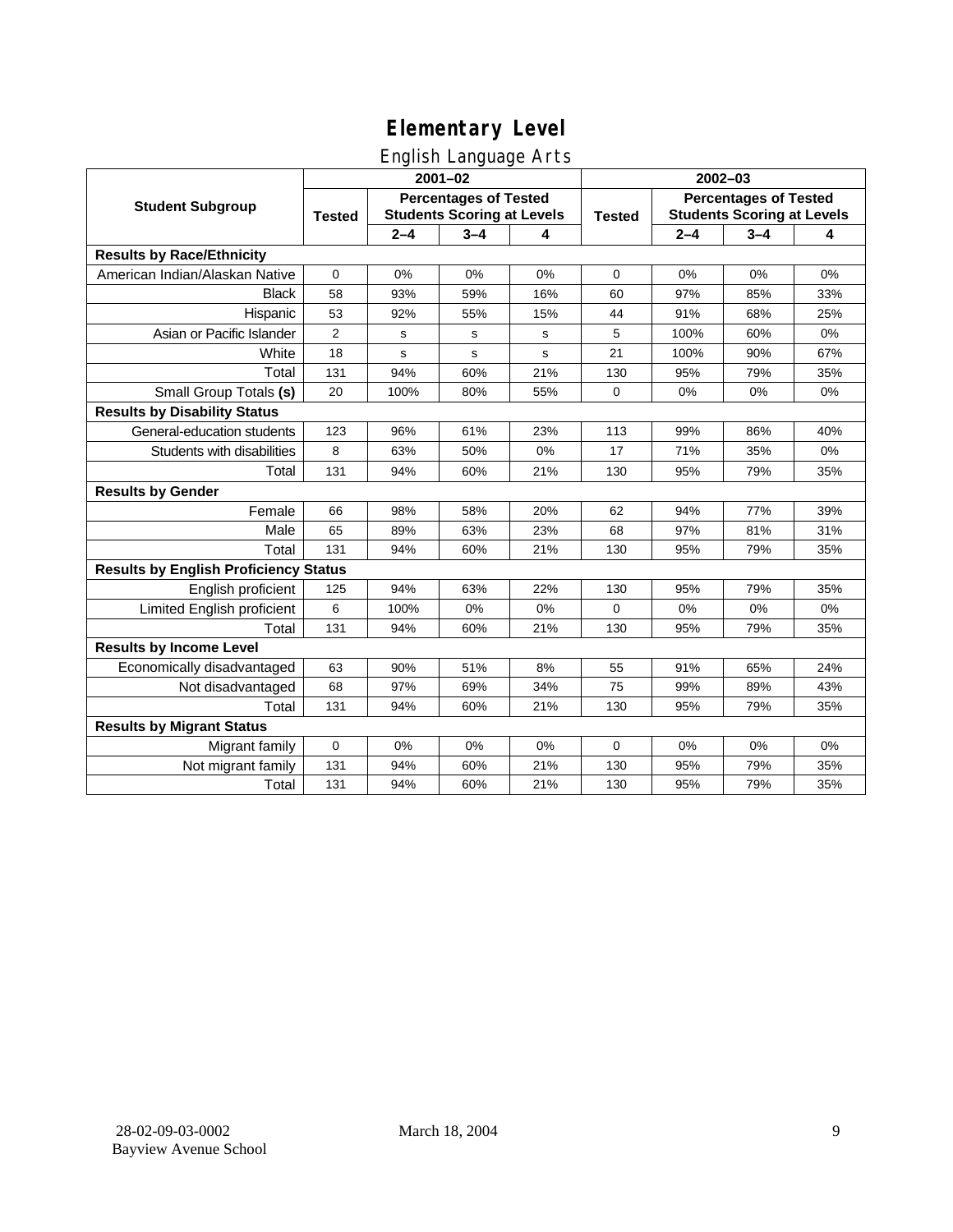### Mathematics

|                                              | $2001 - 02$                                                                        |         |             |               | $2002 - 03$                                                       |         |         |     |
|----------------------------------------------|------------------------------------------------------------------------------------|---------|-------------|---------------|-------------------------------------------------------------------|---------|---------|-----|
| <b>Student Subgroup</b>                      | <b>Percentages of Tested</b><br><b>Students Scoring at Levels</b><br><b>Tested</b> |         |             | <b>Tested</b> | <b>Percentages of Tested</b><br><b>Students Scoring at Levels</b> |         |         |     |
|                                              |                                                                                    | $2 - 4$ | $3 - 4$     | 4             |                                                                   | $2 - 4$ | $3 - 4$ | 4   |
| <b>Results by Race/Ethnicity</b>             |                                                                                    |         |             |               |                                                                   |         |         |     |
| American Indian/Alaskan Native               | 0                                                                                  | 0%      | 0%          | 0%            | $\Omega$                                                          | 0%      | 0%      | 0%  |
| <b>Black</b>                                 | 58                                                                                 | 98%     | 83%         | 34%           | 60                                                                | 100%    | 98%     | 60% |
| Hispanic                                     | 76                                                                                 | 93%     | 74%         | 17%           | 69                                                                | 100%    | 94%     | 51% |
| Asian or Pacific Islander                    | $\overline{2}$                                                                     | s       | s           | s             | 5                                                                 | 100%    | 100%    | 80% |
| White                                        | 18                                                                                 | s       | $\mathbf s$ | s             | 21                                                                | 100%    | 95%     | 67% |
| Total                                        | 154                                                                                | 96%     | 81%         | 30%           | 155                                                               | 100%    | 96%     | 57% |
| Small Group Totals (s)                       | 20                                                                                 | 100%    | 100%        | 65%           | 0                                                                 | 0%      | 0%      | 0%  |
| <b>Results by Disability Status</b>          |                                                                                    |         |             |               |                                                                   |         |         |     |
| General-education students                   | 145                                                                                | 96%     | 81%         | 30%           | 133                                                               | 100%    | 98%     | 62% |
| Students with disabilities                   | 9                                                                                  | 100%    | 67%         | 22%           | 22                                                                | 100%    | 82%     | 32% |
| Total                                        | 154                                                                                | 96%     | 81%         | 30%           | 155                                                               | 100%    | 96%     | 57% |
| <b>Results by Gender</b>                     |                                                                                    |         |             |               |                                                                   |         |         |     |
| Female                                       | 71                                                                                 | 100%    | 89%         | 28%           | 73                                                                | 100%    | 97%     | 55% |
| Male                                         | 83                                                                                 | 93%     | 73%         | 31%           | 82                                                                | 100%    | 95%     | 60% |
| Total                                        | 154                                                                                | 96%     | 81%         | 30%           | 155                                                               | 100%    | 96%     | 57% |
| <b>Results by English Proficiency Status</b> |                                                                                    |         |             |               |                                                                   |         |         |     |
| English proficient                           | 124                                                                                | 99%     | 90%         | 35%           | 131                                                               | 100%    | 96%     | 63% |
| Limited English proficient                   | 30                                                                                 | 83%     | 40%         | 7%            | 24                                                                | 100%    | 96%     | 29% |
| Total                                        | 154                                                                                | 96%     | 81%         | 30%           | 155                                                               | 100%    | 96%     | 57% |
| <b>Results by Income Level</b>               |                                                                                    |         |             |               |                                                                   |         |         |     |
| Economically disadvantaged                   | 82                                                                                 | 94%     | 73%         | 18%           | 71                                                                | 100%    | 96%     | 51% |
| Not disadvantaged                            | 72                                                                                 | 99%     | 89%         | 43%           | 84                                                                | 100%    | 96%     | 63% |
| Total                                        | 154                                                                                | 96%     | 81%         | 30%           | 155                                                               | 100%    | 96%     | 57% |
| <b>Results by Migrant Status</b>             |                                                                                    |         |             |               |                                                                   |         |         |     |
| Migrant family                               | 0                                                                                  | 0%      | 0%          | 0%            | $\mathbf 0$                                                       | 0%      | 0%      | 0%  |
| Not migrant family                           | 154                                                                                | 96%     | 81%         | 30%           | 155                                                               | 100%    | 96%     | 57% |
| Total                                        | 154                                                                                | 96%     | 81%         | 30%           | 155                                                               | 100%    | 96%     | 57% |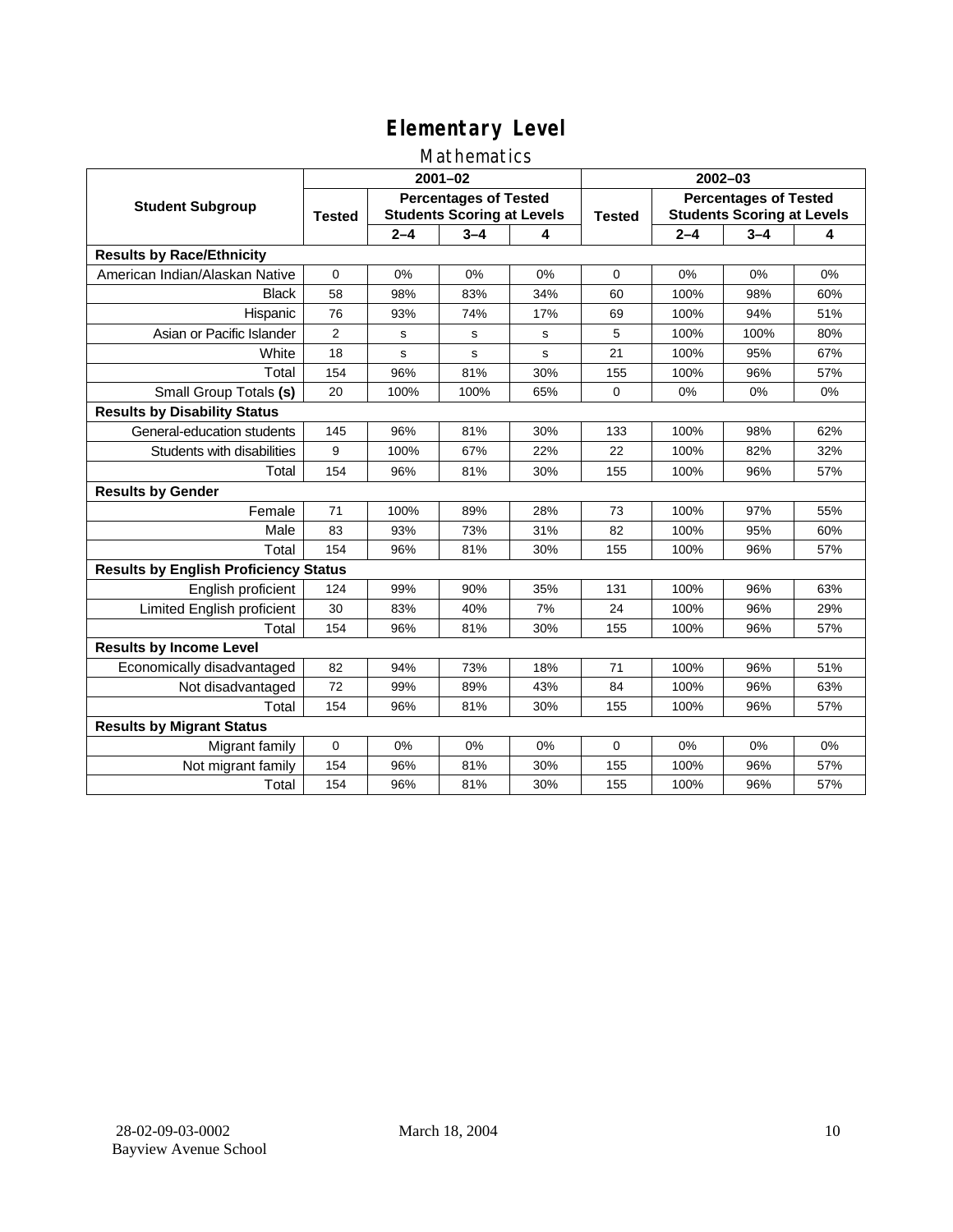### Science Multiple-Choice

|                                              | $2001 - 02$    |                                                                                              | $2002 - 03$   |                                                                                              |  |  |  |
|----------------------------------------------|----------------|----------------------------------------------------------------------------------------------|---------------|----------------------------------------------------------------------------------------------|--|--|--|
| <b>Student Subgroup</b>                      | <b>Tested</b>  | <b>Percentages of</b><br><b>Tested</b><br><b>Students</b><br><b>Scoring above</b><br>the SDL | <b>Tested</b> | <b>Percentages of</b><br><b>Tested</b><br><b>Students</b><br><b>Scoring above</b><br>the SDL |  |  |  |
| <b>Results by Race/Ethnicity</b>             |                |                                                                                              |               |                                                                                              |  |  |  |
| American Indian/Alaskan Native               | 0              | 0%                                                                                           | 0             | 0%                                                                                           |  |  |  |
| <b>Black</b>                                 | 59             | 85%                                                                                          | 59            | 95%                                                                                          |  |  |  |
| Hispanic                                     | 76             | 58%                                                                                          | 68            | 84%                                                                                          |  |  |  |
| Asian or Pacific Islander                    | $\overline{2}$ | s                                                                                            | 5             | 100%                                                                                         |  |  |  |
| White                                        | 18             | s                                                                                            | 21            | 100%                                                                                         |  |  |  |
| Total                                        | 155            | 73%                                                                                          | 153           | 91%                                                                                          |  |  |  |
| Small Group Totals (s)                       | 20             | 95%                                                                                          | $\mathbf 0$   | 0%                                                                                           |  |  |  |
| <b>Results by Disability Status</b>          |                |                                                                                              |               |                                                                                              |  |  |  |
| General-education students                   | 146            | 73%                                                                                          | 132           | 93%                                                                                          |  |  |  |
| Students with disabilities                   | 9              | 78%                                                                                          | 21            | 76%                                                                                          |  |  |  |
| Total                                        | 155            | 73%                                                                                          | 153           | 91%                                                                                          |  |  |  |
| <b>Results by Gender</b>                     |                |                                                                                              |               |                                                                                              |  |  |  |
| Female                                       | 72             | 79%                                                                                          | 72            | 86%                                                                                          |  |  |  |
| Male                                         | 83             | 67%                                                                                          | 81            | 95%                                                                                          |  |  |  |
| Total                                        | 155            | 73%                                                                                          | 153           | 91%                                                                                          |  |  |  |
| <b>Results by English Proficiency Status</b> |                |                                                                                              |               |                                                                                              |  |  |  |
| English proficient                           | 125            | 85%                                                                                          | 129           | 93%                                                                                          |  |  |  |
| Limited English proficient                   | 30             | 23%                                                                                          | 24            | 79%                                                                                          |  |  |  |
| Total                                        | 155            | 73%                                                                                          | 153           | 91%                                                                                          |  |  |  |
| <b>Results by Income Level</b>               |                |                                                                                              |               |                                                                                              |  |  |  |
| Economically disadvantaged                   | 83             | 60%                                                                                          | 70            | 86%                                                                                          |  |  |  |
| Not disadvantaged                            | 72             | 88%                                                                                          | 83            | 95%                                                                                          |  |  |  |
| Total                                        | 155            | 73%                                                                                          | 153           | 91%                                                                                          |  |  |  |
| <b>Results by Migrant Status</b>             |                |                                                                                              |               |                                                                                              |  |  |  |
| Migrant family                               | $\mathbf 0$    | 0%                                                                                           | $\Omega$      | 0%                                                                                           |  |  |  |
| Not migrant family                           | 155            | 73%                                                                                          | 153           | 91%                                                                                          |  |  |  |
| Total                                        | 155            | 73%                                                                                          | 153           | 91%                                                                                          |  |  |  |